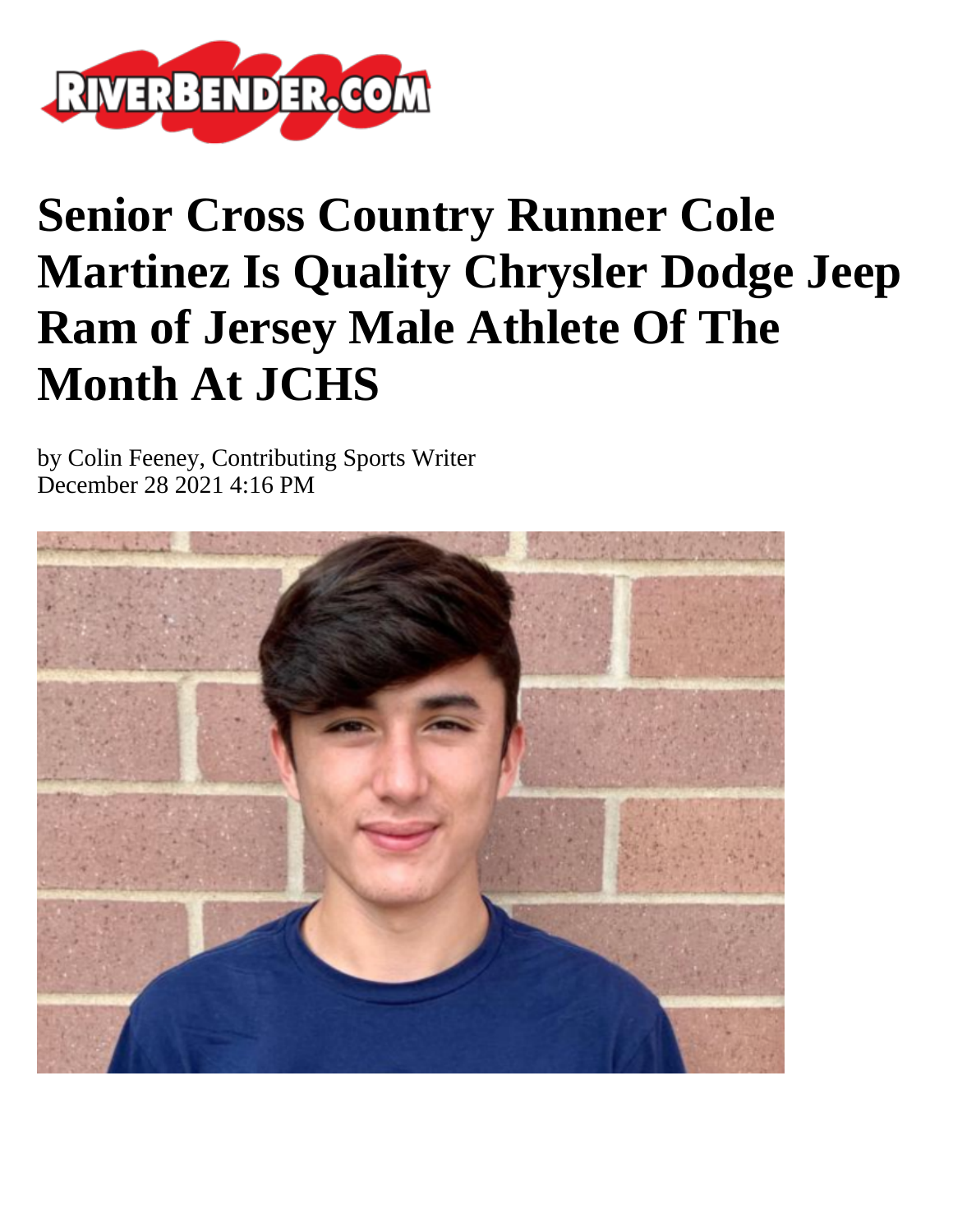JERSEYVILLE - Senior runner Cole Martinez had a very successful season for Jersey Community High School, representing the Panthers well in the IHSA Class 2A state series. In the regional, Martinez advanced to the sectional with an overall seventh-place finish, coming in at 16:25.6 at the Highland regional, then in the Decatur MacArthur sectional, qualified for the state meet with a time of 16:39.32, finishing 48th with a time of 15:48.34.

Martinez was one of the Panthers' top runners and hardest workers, who has competed in the sport for all of his four years at Jersey, consistently finishing in the top ten of his races.

For all of his effort both on and off the courses, Martinez has been named Jersey's Quality Chrysler Dodge Jeep Ram of Jersey Male Athlete of the Month.

Martinez, who ran for head coach Harold Landon, credited his big season as the reason he was selected for this month's honor.

"It was a great season with a third-place finish at (the Mississippi Valley) conference and qualification for the state meet," Martinez said.

Martinez thanked his family and the Panther supporters for his success and their support over his high school years.

"I would like to thank my dad, mom, stepmom, brother, grandparents and everyone else who has come to meets and supported me throughout my career," Martinez said.

Martinez has competed in cross country since his freshman year and enjoys many of the benefits of being involved with the team, along with his hard work during training.

"Since my freshman year," Martinez said. "I love competing, being part of a team, meeting new people and improving myself."

Being involved in sports in general, cross country in particular has benefitted Martinez in many other ways as well.

"It has shaped my friendships throughout high school," Martinez said, "and helped keep me motivated and focused on my goals."

Martinez is also a distance runner on the Panthers' track team and a member of the IHSA Scholar Bowl team. He's also a member of the school's National Honors Society